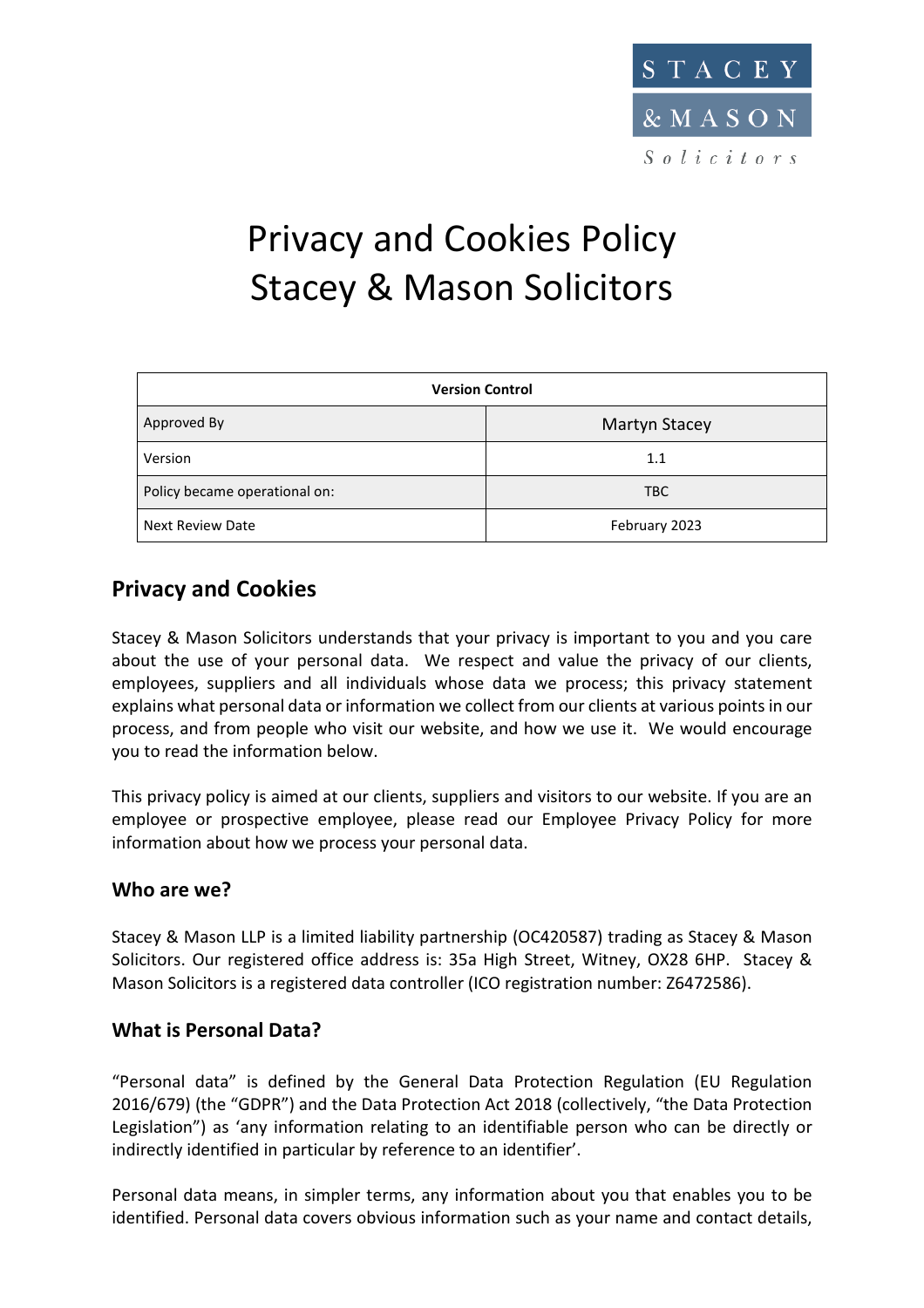but it also covers less obvious information such as identification numbers, electronic location data, and other online identifiers.

## **What personal data or information do we collect?**

We may collect personal data about clients, prospective clients, job applicants, our current and former employees, visitors to our website, external experts and suppliers. The personal information we collect may include your name, address, email address, IP address, and information regarding what pages you access on this website and when.

## **How do we collect data or information from you?**

We collect personal information about you when you:

- Make an enquiry via our website or via the telephone
- Instruct us to act on your behalf
- Use our website
- Exchange business cards with a member of the Firm
- Provide products or services to the Firm.

## **How is your information used?**

We collect your personal data or information to operate the Firm effectively and provide you with a high-quality service. We may use your information:

- To deliver legal services to you on your instruction.
- To answer enquiries that you make prior to any formal instruction.
- To avoid any conflict of interest as we represent you
- To adhere to regulations set out by the Solicitors Regulatory Authority
- To verify your identity
- To maintain security of our office and IT infrastructure
- To invoice you, and to track payments you make or payments made to you

We believe that all these purposes are justified on the basis of our legitimate interests in running and promoting the Firm, our contractual requirements to deliver the agreed legal services to you, and our legal obligations, both as an LLP and responsible employer. Where we process sensitive personal information while representing you, we do so to assist you and/or your organisation to establish, exercise or defend legal claims. If you would like to know more, please read below:

- Clients
- Prospective Clients
- Experts and Counsel
- Suppliers

#### *Clients*

As a client, we will hold the following information about you:

• Name, date of birth, and contact information.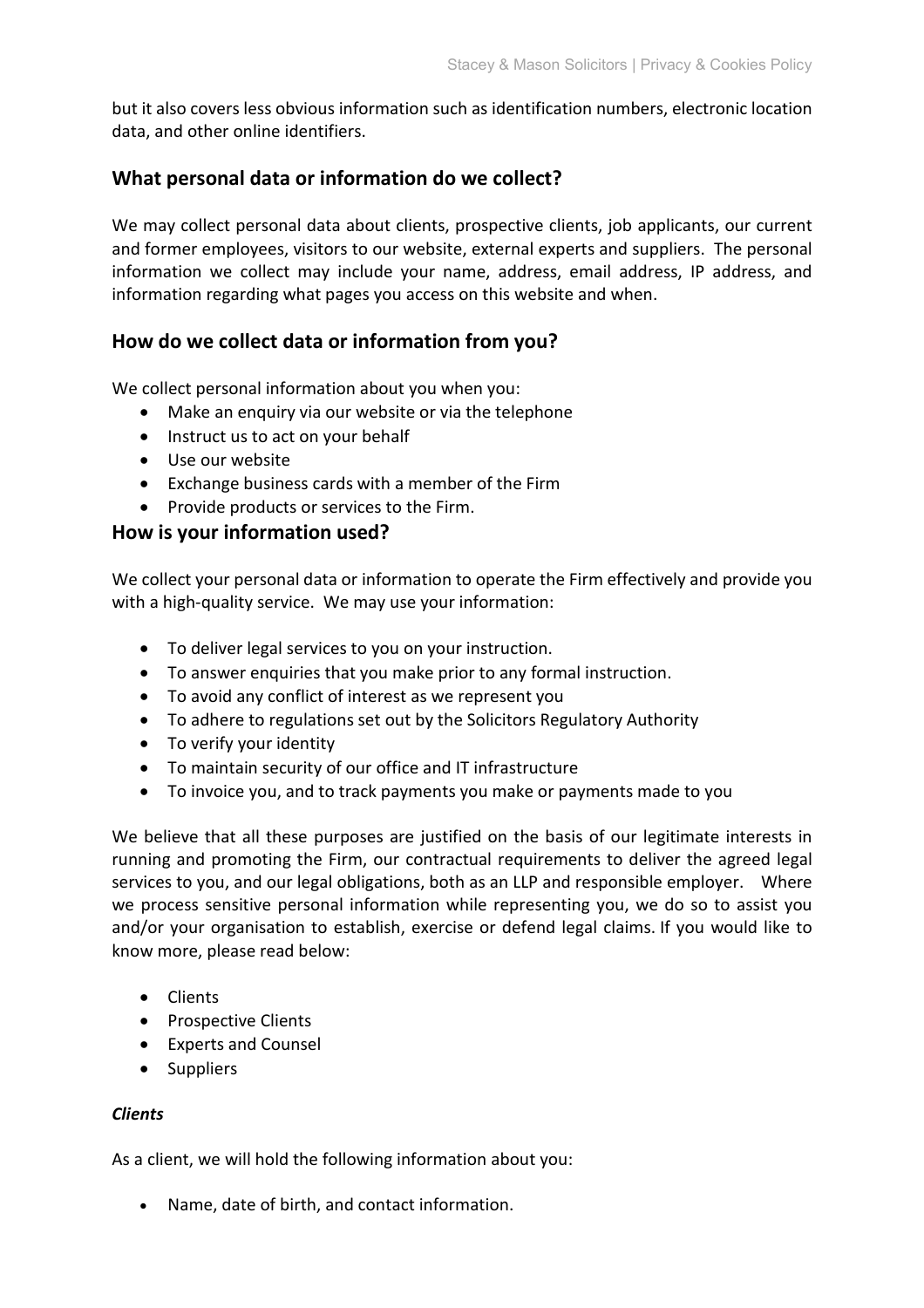- National insurance number
- Information relating to your legal matter
- Financial details
- Identification Documents (e.g. passport / driving license)
- Demographic information such as postcode
- Information and documents relating to the service we are providing, including communications with you.
- Billing and payment information.

As part of the process to open your matter file and comply with anti-money laundering regulations, we may run searches on publicly available data (e.g., via a Google Search) to help us verify your identity. We do not store the results of such searches.

We store your information in our practice management system, which uses secure servers based in the UK that are regularly backed up. We also hold paper copies of your information in the client matter files, stored our Witney office. We also store communications with you in our MSOffice suite of products in our secure servers in the UK. We store your Wills and Deeds in a fireproof safe.

We will retain your client matter file for the duration of our relationship with you, then for a minimum of 6 years after, and depending on the nature of the matter, one of the following maximum retention periods will apply:

- Residential sales: 12 years
- Residential purchases including transfers in Family Litigation: 20 years
- Residential mortgages: 20 years
- Wills: 20 years
- Probate: 20 years
- Trusts: 20 years
- Family Litigation: 6 years
- Civil Litigation: 6 years

We will retain financial records for 6 years, following the end of the current financial year. We will retain minimal personal information about you permanently, to enable us to conduct conflict of interest checks as required by the Solicitors Regulatory Authority.

#### *Prospective Clients*

As a prospective client, we may hold the following information about you:

- Name, date of birth, and contact information.
- National insurance number
- Brief information relating to your legal matter
- Demographic information such as postcode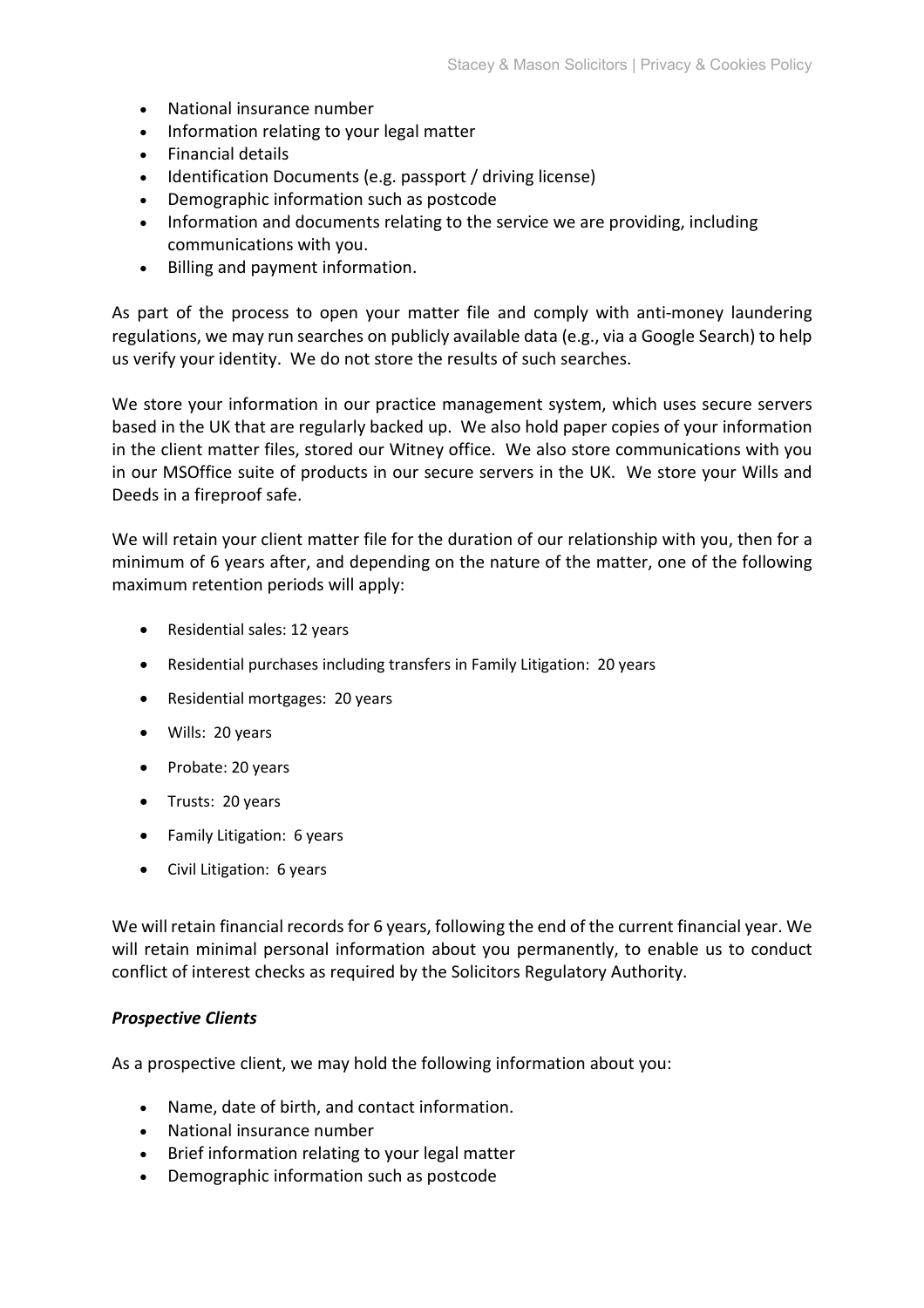• Signposting information we may have provided to you if we are unable to provide you with a service

We store your information in our file management system, which uses secure servers based in the UK that are regularly backed up. We also hold paper copies of your information at our office in a file, which transfers to your client file upon your instruction or which we destroy 6 years after the quote if you choose not to instruct us.

Communications with you relating to your initial enquiry may also be stored in our MSOffice Suite of products, which uses servers based in the EU. We will retain minimal personal information about you to enable us to conduct conflict of interest checks as required by the Solicitors Regulatory Authority.

#### *External Experts & Counsel*

When you work with the firm as an external expert or counsel, we may hold the following information about you:

- Name and business contact information.
- Information relating to your qualifications and experience, if relevant
- Demographic information such as postcode
- Information and documents relating to your areas of expertise, including our communications with you.

We store your information in our file management system on our secure servers, which is backed up regularly. We will also store communications with you on our MSOffice Suite of products, which uses servers based in the UK. We will retain your information for the duration of our relationship with you, and you are available to be selected.

#### *Suppliers*

When you work with the Firm as a supplier, we may hold the following information about you:

- Name and business contact information.
- Information relating to your qualifications and experience, if relevant
- Demographic information such as postcode
- Information relating to your business activities
- Information and documents relating to the services or products you offer, including our communications with you.
- Financial information

We store your information in our file management system on our secure server based in the UK, which is backed up regularly. We will also store communications with you on our MSOffice Suite of products, which uses servers based in the EU. We will retain your information for the duration of our relationship with you, and then 8 years after the end of our contractual relationship with you.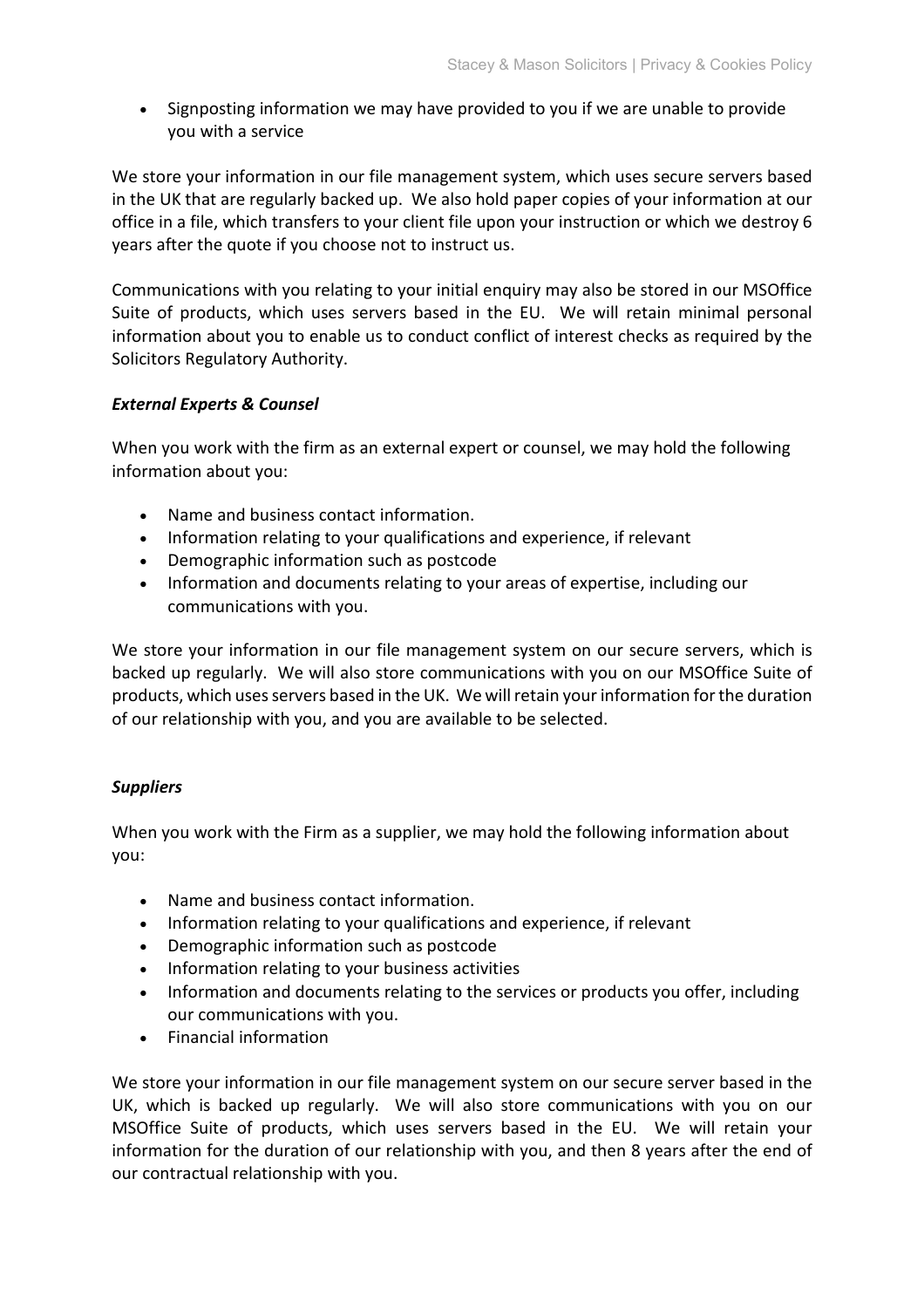#### **Who has access to your information?**

We limit access to your personal data to those employees and third-party processors (see below) who have a legitimate need to know and ensure that they are aware of their duty of confidentiality.

We do not sell or rent your personal data or information to any third party or share your information with third parties for their own marketing purposes.

We will disclose your data or information if required by law, for example by a court order or for the prevention of fraud or other crime.

We may pass information about your matter to other parties as required to provide legal services to you. For example, we will need to provide information to other law firms involved in the conveyancing process as part of the service we deliver to you.

We may pass your information on to third party service providers for the purposes of completing a task or providing services to you on our behalf. However, we disclose only the personal information necessary to deliver that service and have a contract in place that requires them to keep your information secure and not to use it for other purposes.

| <b>Service Provider</b>             | <b>Activity Carried Out</b>                                          | <b>Sector</b>             | Location |
|-------------------------------------|----------------------------------------------------------------------|---------------------------|----------|
| CIS Limited, IT<br>Support Provider | Storage of<br>documents for team<br>access Manage IT<br>and Security | Information<br>Technology | UK       |

Third party service providers who act as data processors on our behalf:

If any of your personal data are shared with a third party, as described above, we will take steps to ensure that your personal data are handled safely, securely, and in accordance with your rights, our obligations, and the third party's obligations under the law, as described above.

#### **Transfers outside of the UK and European Economic Area**

Your personal information in the UK and European Economic Area (EEA) is protected by data protection laws, but other countries do not necessarily protect your personal information in the same way. The EEA covers all countries in the EU plus Norway, Liechtenstein and Iceland. We do not transfer your personal data outside of the UK and EEA.

#### **What are my rights?**

Under Data Protection Legislation, you have the following rights, which we will always work to uphold:

• The right to be informed about our collection and use of your personal data. This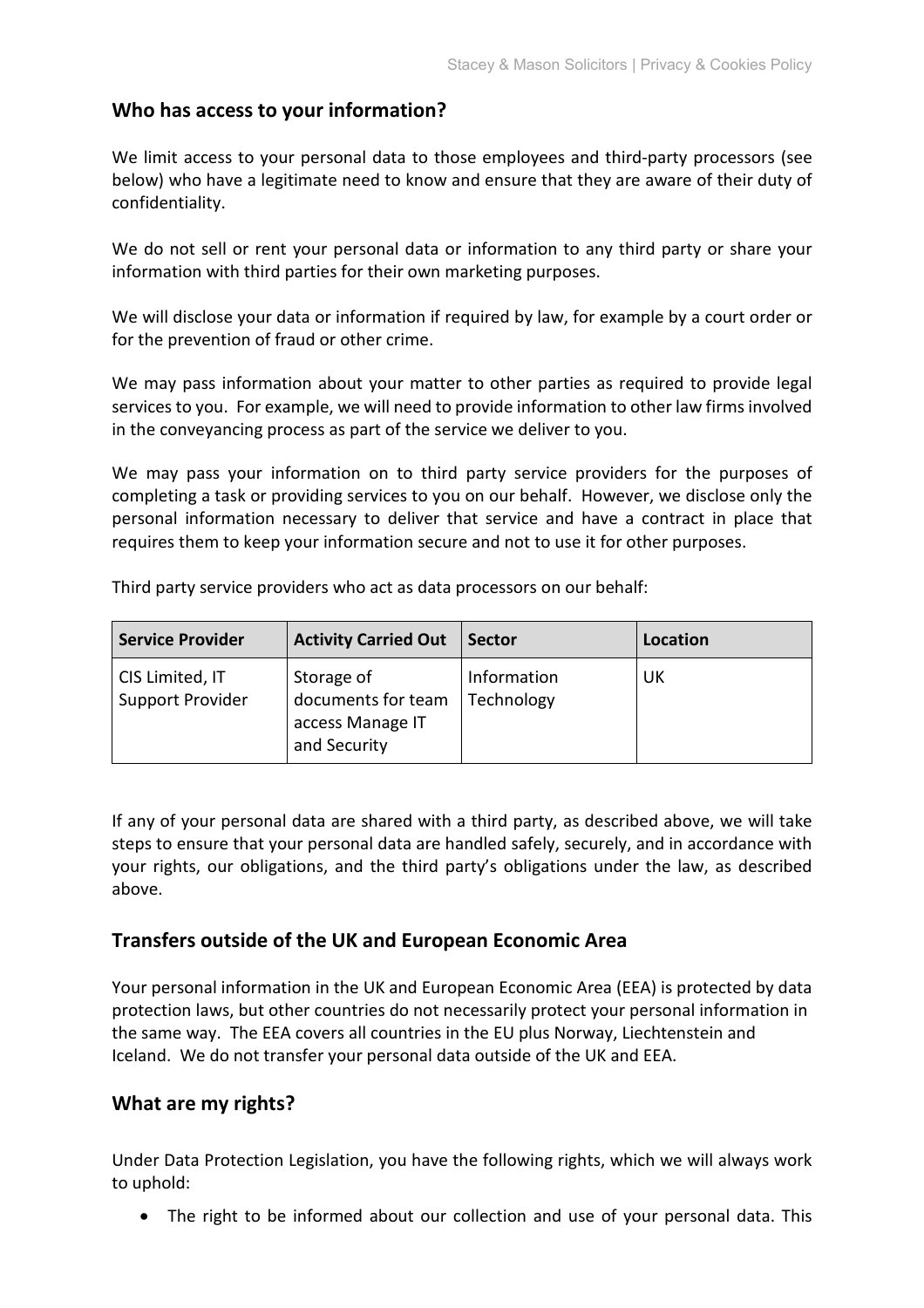Privacy Policy should tell you everything you need to know, but you can always contact us to find out more or to ask any questions using the contact details provided at the end of this policy.

- The right to access the personal data we hold about you. The section "How Can I Access My Personal Data?" will tell you how to do this.
- The right to have your personal data rectified if any of your personal data held by us are inaccurate or incomplete. Please contact us using the contact details provided at the end of this policy.
- The right to be forgotten, i.e. the right to ask us to delete or otherwise dispose of any of your personal data that we hold, in certain circumstances. Please contact us using the contact details provided at the end of this policy to find out more.
- The right to restrict (i.e. prevent) the processing of your personal data.
- The right to object to us using your personal data for a particular purpose or purposes.
- The right to withdraw consent. This means that, if we are relying on your consent as the legal basis for using your personal data, you are free to withdraw that consent at any time.
- The right to data portability. This means that, if you have provided personal data to us directly, we are using it with your consent or for the performance of a contract, and that data are processed using automated means, you can ask us for a copy of that personal data to re-use with another service or business in many cases.
- Rights relating to automated decision-making and profiling. We do not use your personal data in this way.

For more information about our use of your personal data or exercising your rights as outlined above, please contact using the contact details provided at the end of this policy.

It is important that your personal data are kept accurate and up-to-date. If any of the personal data we hold about you change, please keep us informed for as long as we have those data.

Further information about your rights can also be obtained from the Information Commissioner's Office or your local Citizens Advice Bureau.

If you have any cause for complaint about our use of your personal data, you have the right to lodge a complaint with the Information Commissioner's Office. We would welcome the opportunity to resolve your concerns ourselves, however, so please contact us first using the contact details provided at the end of this policy.

We do not undertake direct marketing activities, so you will not receive such information from us.

#### **How you can update your information**

The accuracy of your information is important to us. If you change your contact details or if you want to update any of the information we hold on you, please email us at: [mws@staceyandmason.co.uk](mailto:mws@staceyandmason.co.uk) or by post at: 35a High Street, Witney, OX28 6HP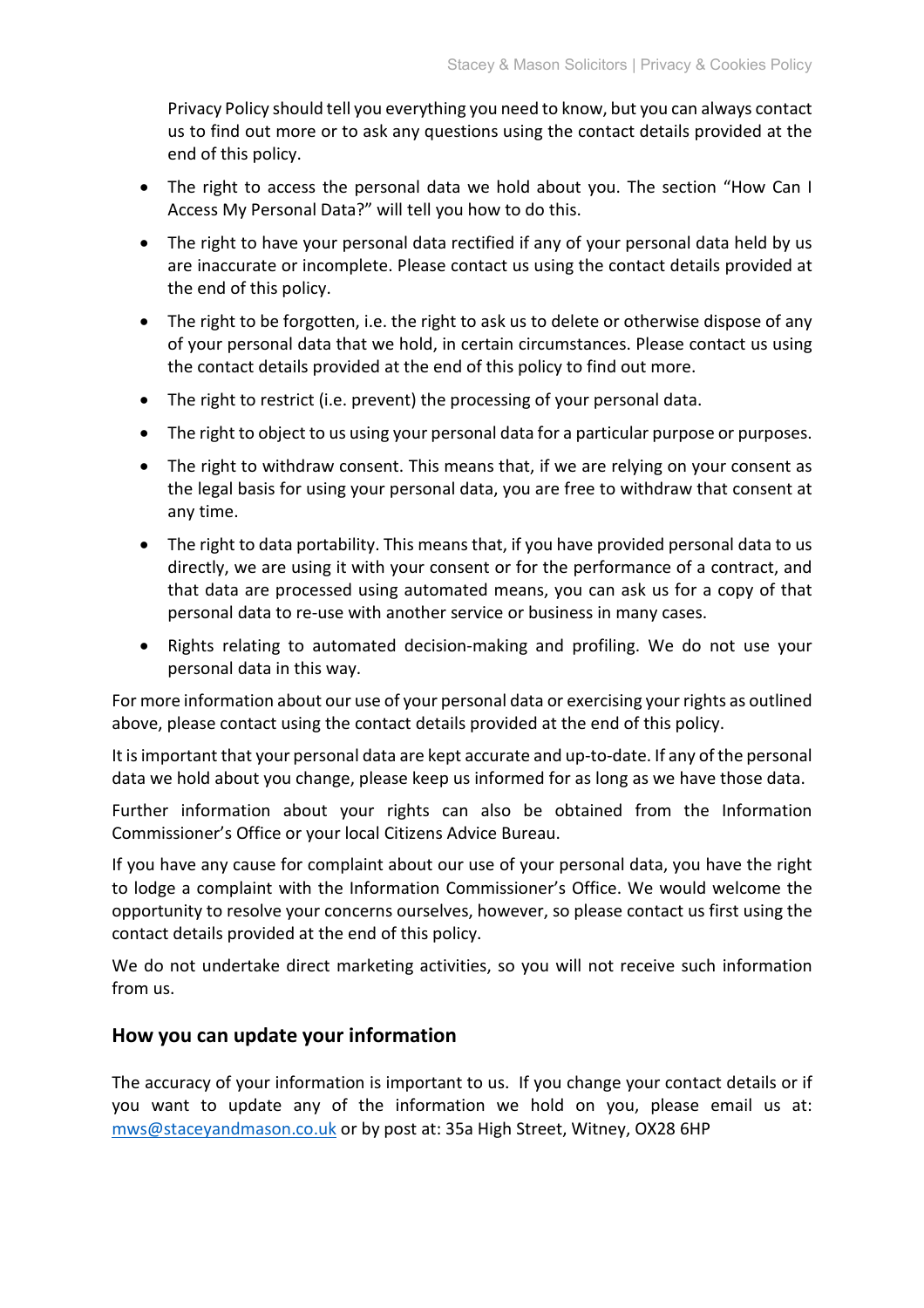#### **How you can access your personal information**

If you want to know what personal data we have about you, you can ask us for details of that personal data and for a copy of it (where any such personal data is held). This is known as a "subject access request".

All subject access requests can be made in writing, either via email or via the postal address shown below, or verbally, either in person or on the phone.

There is not normally any charge for a subject access request. If your request is 'manifestly unfounded or excessive' (for example, if you make repetitive requests) a fee may be charged to cover our administrative costs in responding.

We will respond to your subject access request within one month of receiving it. Normally, we aim to provide a complete response, including a copy of your personal data, within that time. In some cases, however, particularly if your request is more complex, more time may be required, up to a maximum of three months from the date we receive your request. You will be kept fully informed of our progress.

You also have the right to lodge a complaint about our processing of your personal data with the UK's [Information Commissioner's Office](https://ico.org.uk/concerns/)

#### **Keeping your data secure**

The security of your personal data is essential to us, and to protect your data, we take a number of important measures, including the following:

- Limiting access to your personal data to those employees and third-party processors with a legitimate need to know and ensuring that they are subject to duties of confidentiality.
- Procedures for dealing with data breaches (the accidental or unlawful destruction, loss, alteration, unauthorised disclosure of, or access to, your personal data) including notifying you and/or the Information Commissioner's Office where we are legally required to do so.
- Adhering to our policies and processes including, physical security, back-up, encryption, access control and password protocols.

#### **Contacting us via email**

We use Transport Layer Security (TLS) to encrypt and protect email traffic in line with government standards. If your email service does not support TLS, you should be aware that any emails we send or receive may not be protected in transit.

We will also monitor any emails sent to us, including file attachments, for viruses or malicious software. Please be aware that you have a responsibility to ensure that any email you send is within the bounds of the law.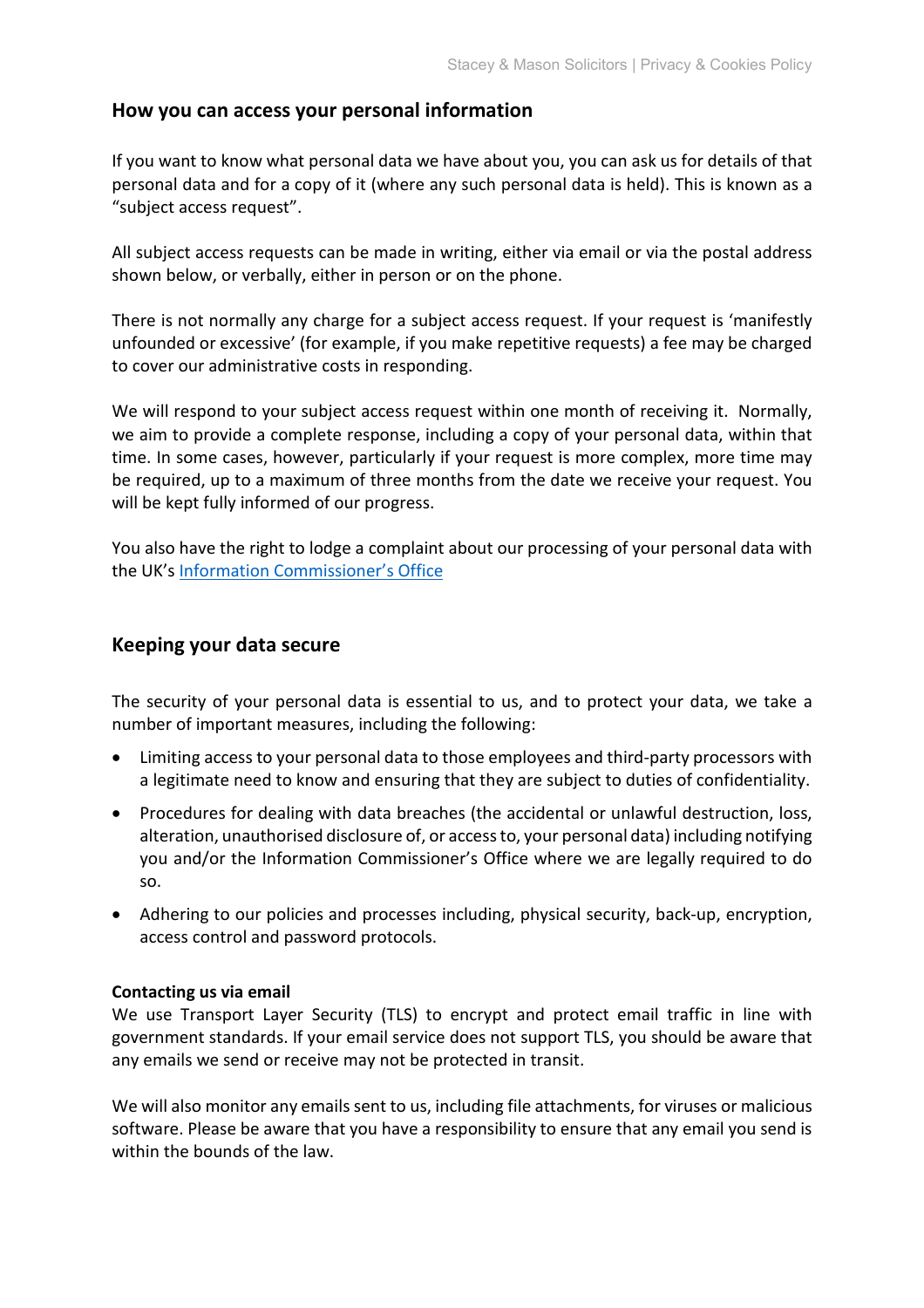## **Cookie Information for Visitors to our Website**

#### *What are cookies?*

Cookies are small text files that are placed on your computer by websites that you visit. They are widely used in order to make websites work, or work more efficiently, as well as to provide information to the owners of the site.

#### *How do we use Cookies?*

Cookies provide information about individuals' usage of the website, which may identify you as the same individual even if we do not know your name, we can identify location, IP address and device information. As such, we make sure you have a choice about the cookies that are placed on your device for our statistical purposes by Google Analytics, which help us to understand more about the ways in which people use our website. We would appreciate it if you opt-in to accept these cookies when the website asks you, as it will help us to improve it over time.

#### *What Cookies do we use?*

We use first-party cookies (Cookies set by Stacey & Mason Solicitors) and third-party cookies (cookies set by other providers, e.g. analytics providers such as Google).

| Cookie                                                                                                   | <b>Name</b>                                            | <b>Purpose</b>                                                                                             | <b>More information</b>       |  |  |
|----------------------------------------------------------------------------------------------------------|--------------------------------------------------------|------------------------------------------------------------------------------------------------------------|-------------------------------|--|--|
| Necessary Cookies: Necessary cookies help make a website usable by enabling basic functions like page    |                                                        |                                                                                                            |                               |  |  |
| navigation and access to secure areas of the website. The website cannot function properly without these |                                                        |                                                                                                            |                               |  |  |
|                                                                                                          | cookies. No consent is required for Necessary cookies. |                                                                                                            |                               |  |  |
| _SECURE-                                                                                                 | Google                                                 | To identify trusted web-traffic                                                                            | Click here for an overview of |  |  |
| 1PSIDCC                                                                                                  |                                                        |                                                                                                            | privacy at Google.            |  |  |
|                                                                                                          |                                                        |                                                                                                            |                               |  |  |
| _GRECAPTCHA                                                                                              | Google                                                 | To provide spam protection                                                                                 | Click here for an overview of |  |  |
|                                                                                                          | <b>reCAPTCHA</b>                                       |                                                                                                            | privacy at Google.            |  |  |
|                                                                                                          | (Functional)                                           |                                                                                                            |                               |  |  |
| CONSENT                                                                                                  | Google Ads                                             | To store cookie consent preferences                                                                        | Click here for an overview of |  |  |
|                                                                                                          | Optimization                                           |                                                                                                            | privacy at Google.            |  |  |
|                                                                                                          | (Functional)                                           |                                                                                                            |                               |  |  |
| cms_default                                                                                              | Stacey & Mason                                         | To identify a visitor to website and                                                                       |                               |  |  |
|                                                                                                          | (Functional)                                           | as they navigate website                                                                                   |                               |  |  |
|                                                                                                          |                                                        | Non-essential cookies: Non-essential cookies have a range of functions, from allowing the website owner to |                               |  |  |
|                                                                                                          |                                                        | understand how users are moving around and using their website (Statistical) to third-party cookies which  |                               |  |  |
|                                                                                                          |                                                        | look to build a profile of individuals that can inform their online marketing decisions (Marketing). Non-  |                               |  |  |
|                                                                                                          |                                                        | essential cookies require a user to 'opt-in' to accept the cookie onto their device.                       |                               |  |  |
| _ga                                                                                                      | Google Analytics                                       | These cookies are used to collect                                                                          | Click here for an overview of |  |  |
| _gid                                                                                                     | (Statistical)                                          | information about how visitors use                                                                         | privacy at Google.            |  |  |
| _gat                                                                                                     |                                                        | our site. We use the information to                                                                        |                               |  |  |
|                                                                                                          |                                                        | compile reports and to help us                                                                             |                               |  |  |
|                                                                                                          |                                                        | improve the site. The cookies collect<br>information, including IP address,                                |                               |  |  |
|                                                                                                          |                                                        | including the number of visitors to                                                                        |                               |  |  |
|                                                                                                          |                                                        | the site, where visitors have come to                                                                      |                               |  |  |
|                                                                                                          |                                                        | the site from and the pages they                                                                           |                               |  |  |
|                                                                                                          |                                                        | visited.                                                                                                   |                               |  |  |
|                                                                                                          |                                                        |                                                                                                            |                               |  |  |
| <b>NID</b>                                                                                               | Google Ads                                             | to provide ad delivery or                                                                                  | Click here for an overview of |  |  |
|                                                                                                          | Optimization                                           | retargeting, store user preferences.                                                                       | privacy at Google.            |  |  |